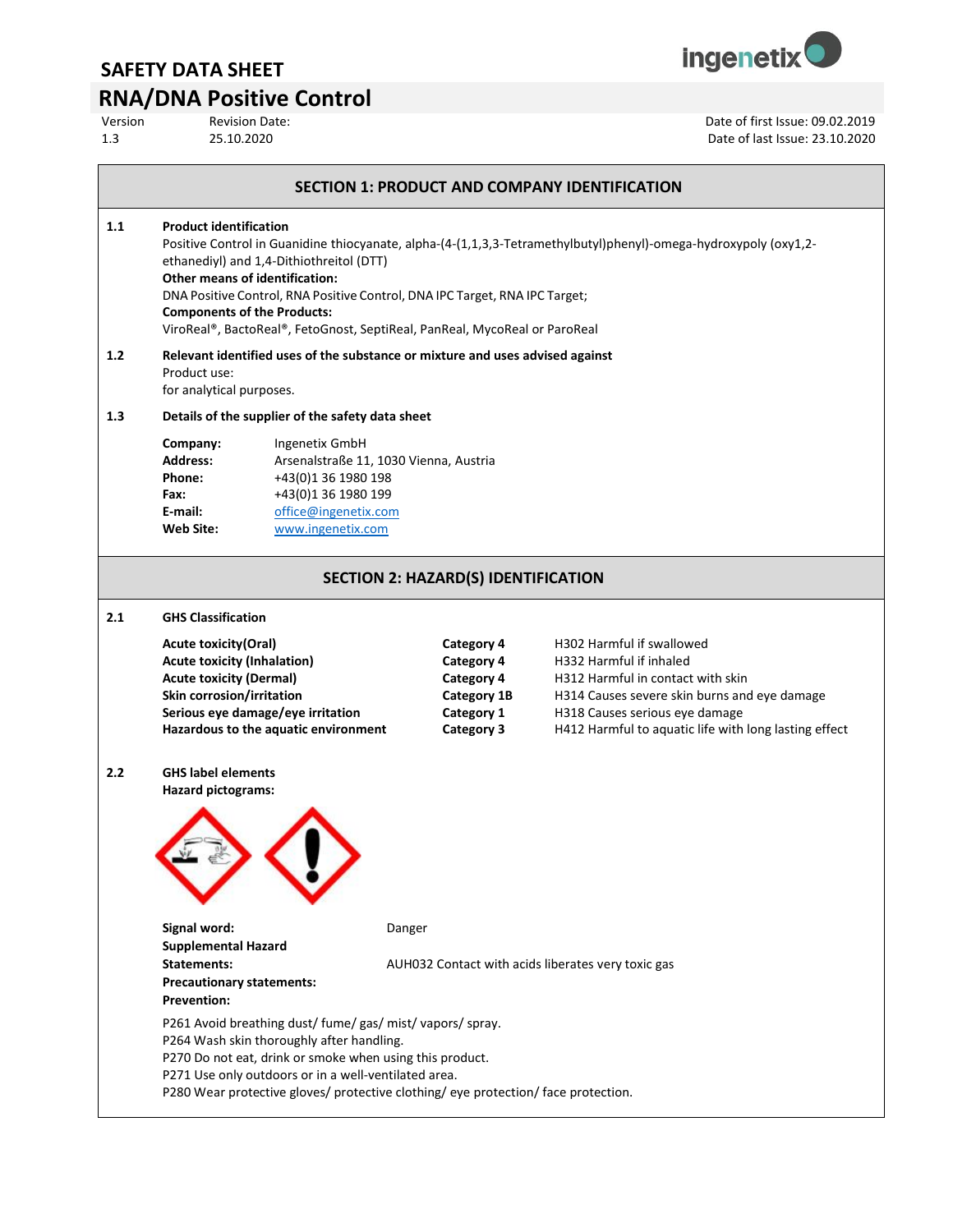## **RNA/DNA Positive Control**

Version Revision Date: Date of first Issue: 09.02.2019 1.3 25.10.2020 Date of last Issue: 23.10.2020

**ingenetix** 

#### **Response:**

P301 + P312 + P330 IF SWALLOWED: Call a POISON CENTER or doctor/ physician if you feel unwell. Rinse mouth. P301 + P330 + P331 IF SWALLOWED: Rinse mouth. Do NOT induce vomiting. P303 + P361 + P353 IF ON SKIN (or hair): Remove/ Take off immediately all contaminated clothing. Rinse skin with water/shower. P304 + P340 + P310 IF INHALED: Remove victim to fresh air and keep at rest in a position comfortable for breathing. Immediately call a POISON CENTER or doctor/ physician. P305 + P351 + P338 + P310 IF IN EYES: Rinse cautiously with water for several minutes. Remove contact lenses, if present and easy to do. Continue rinsing. Immediately call a POISON

CENTER or doctor/ physician.

P363 Wash contaminated clothing before reuse.

Storage:

P405 Store locked up.

Disposal:

P501 Dispose of contents/ container to an approved waste disposal plant.

| Hazardous component (s)                                                          | <b>CAS Nummer</b> |
|----------------------------------------------------------------------------------|-------------------|
| Guanidinium thiocyanate                                                          | 593-84-0          |
| alpha-(4-(1,1,3,3-Tetramethylbutyl)phenyl)-omega-hydroxypoly(oxy-1,2-ethanediyl) | 9002-93-1         |
| 1,4-Dithiothreitol (DTT)                                                         | 3483-12-3         |

#### **2.3. Other hazards which do not result in classification**

This substance / mixture does not contain any components in concentrations of 0.1% or higher that are either classified as persistent, bioaccumulative and toxic (PBT) or very persistent and very bioaccumulative (vPvB).

#### **SECTION 3: COMPOSITION/INFORMATION ON INGREDIENTS**

#### **3.2 Mixtures**

| <b>Chemical Name</b>                                                                 | CAS/EC/INDEX<br>number                | <b>Classification (Regulation (EC)</b><br>No. 1272/2008 (CLP))                                                                       | Conc. $(\% w/w)$ |
|--------------------------------------------------------------------------------------|---------------------------------------|--------------------------------------------------------------------------------------------------------------------------------------|------------------|
| Guanidinium thiocyanate                                                              | 593-84-0<br>209-812-1<br>615-004-00-3 | Acute Tox. 4; H302<br>Acute Tox. 4; H332<br>Acute Tox. 4; H312<br>Skin Corr. 1B; H314<br>Eye Dam. 1; H318<br>Aquatic Chronic 3; H412 | $>= 50.0 - 70.0$ |
| alpha-(4-(1,1,3,3-Tetramethylbutyl)phenyl)-<br>omega-hydroxypoly(oxy-1,2-ethanediyl) | 9002-93-1                             | Acute Tox. 4; H302<br>Eye Dam. 1; H318<br>Aquatic Chronic 2; H411                                                                    | $>= 20.0 - 25.0$ |
| 1,4-Dithiothreitol (DTT)                                                             | 3483-12-3<br>222-468-7                | Acute Tox. 4; H302<br>Skin Irrit. 2; H315<br>Eye Irrit. 2; H319                                                                      | $>= 1.0 - 10.0$  |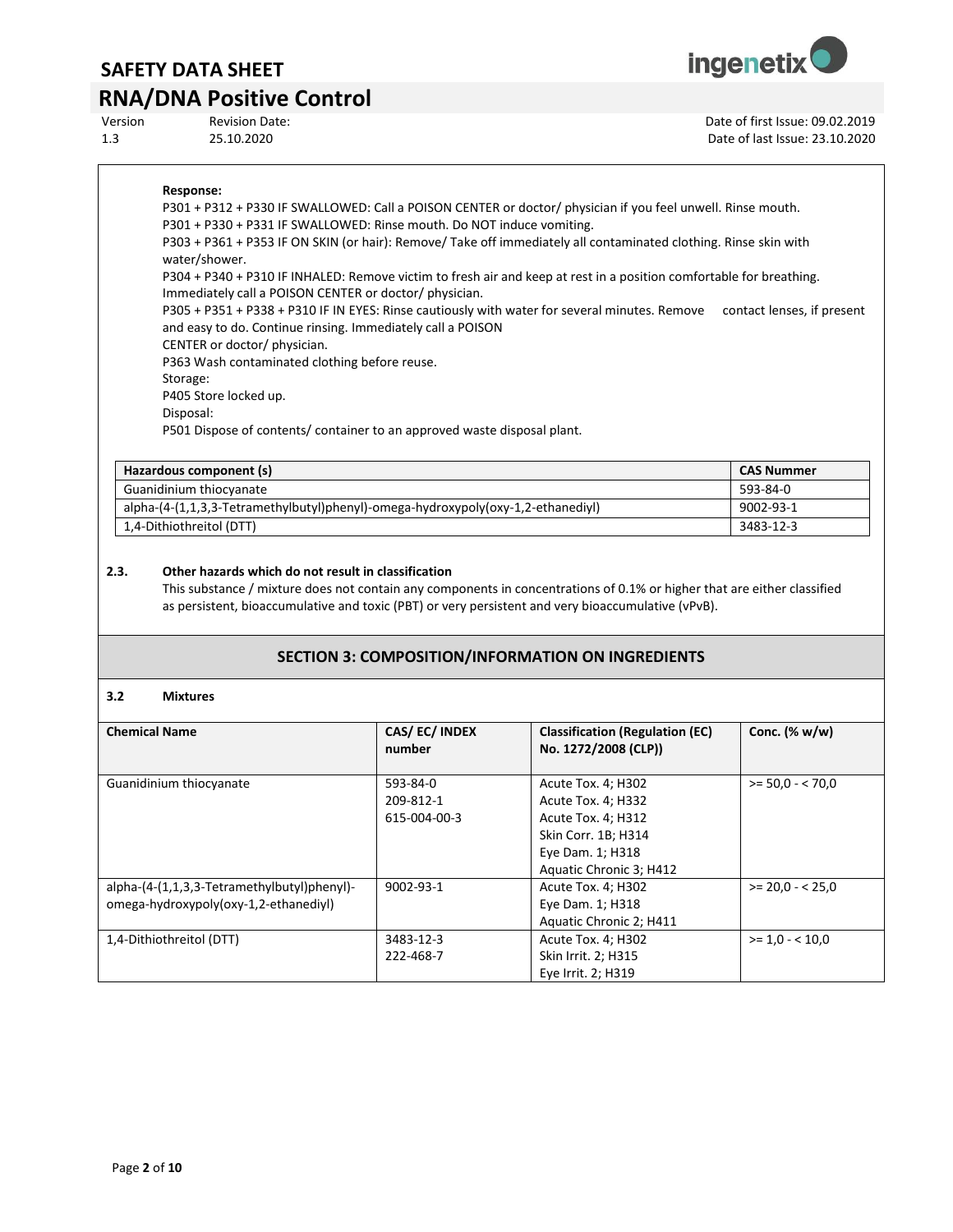### **RNA/DNA Positive Control**

| <b>Revision Date:</b> |
|-----------------------|
| 25 10 2020            |



Version Revision Date: Date of first Issue: 09.02.2019 1.3 25.10.2020 Date of last Issue: 23.10.2020

#### **SECTION 4: FIRST-AID MEASURES**

**4.1 Description of first aid measures**

#### **General advice**

Move out of dangerous area. Consult a physician. Show this safety data sheet to the doctor in attendance. Do not leave the victim unattended.

#### **If inhaled:**

Move to fresh air. If unconscious, place in recovery position and seek medical advice. If symptoms persist, call a physician.

In case of skin contact:

Immediate medical treatment is necessary as untreated wounds from corrosion of the skin heal slowly and with difficulty. If on skin, rinse well with water. If on clothes, remove clothes.

#### **In case of eye contact:**

Small amounts splashed into eyes can cause irreversible tissue damage and blindness.In the case of contact with eyes, rinse immediately with plenty of water and seek medical advice. Continue rinsing eyes during transport to hospital. Remove contact lenses. Protect unharmed eye. Keep eye wide open while rinsing. If eye irritation persists, consult a specialist.

#### **If swallowed:**

Keep respiratory tract clear. Do NOT induce vomiting. Do not give milk or alcoholic beverages. Never give anything by mouth to an unconscious person. If symptoms persist, call a physician. Take victim immediately to hospital.

#### **4.2 Most important symptoms and effects, both acute and delayed**

Harmful if swallowed, in contact with skin or if inhaled. Causes serious eye damage. Causes severe burns.

#### **4.3 Notes to physician:**

The first aid procedure should be established in consultation with the doctor responsible for industrial medicine.

### **SECTION 5: FIRE-FIGHTING MEASURES**

#### **5.1 Extinguishing media**

#### **Suitable extinguishing media:**

Use extinguishing measures that are appropriate to local circumstances and the surrounding environment. **Unsuitable extinguishing media:**

High volume water jet

### **5.2 Specific hazards during fire-fighting:**

Do not allow run-off from firefighting to enter drains or water courses.

#### **Hazardous combustion products:**

In case of fire hazardous decomposition products may be produced such as: Carbon oxides Nitrogen oxides (NOx) Sulphur oxides Hydrogen cyanide (hydrocyanic acid)

#### **Specific extinguishing methods:**

Collect contaminated fire extinguishing water separately. This must not be discharged into drains. Fire residues and contaminated fire extinguishing water must be disposed of in accordance with local regulations.

#### **5.3 Special protective equipment for firefighters**

Wear self-contained breathing apparatus for firefighting if necessary.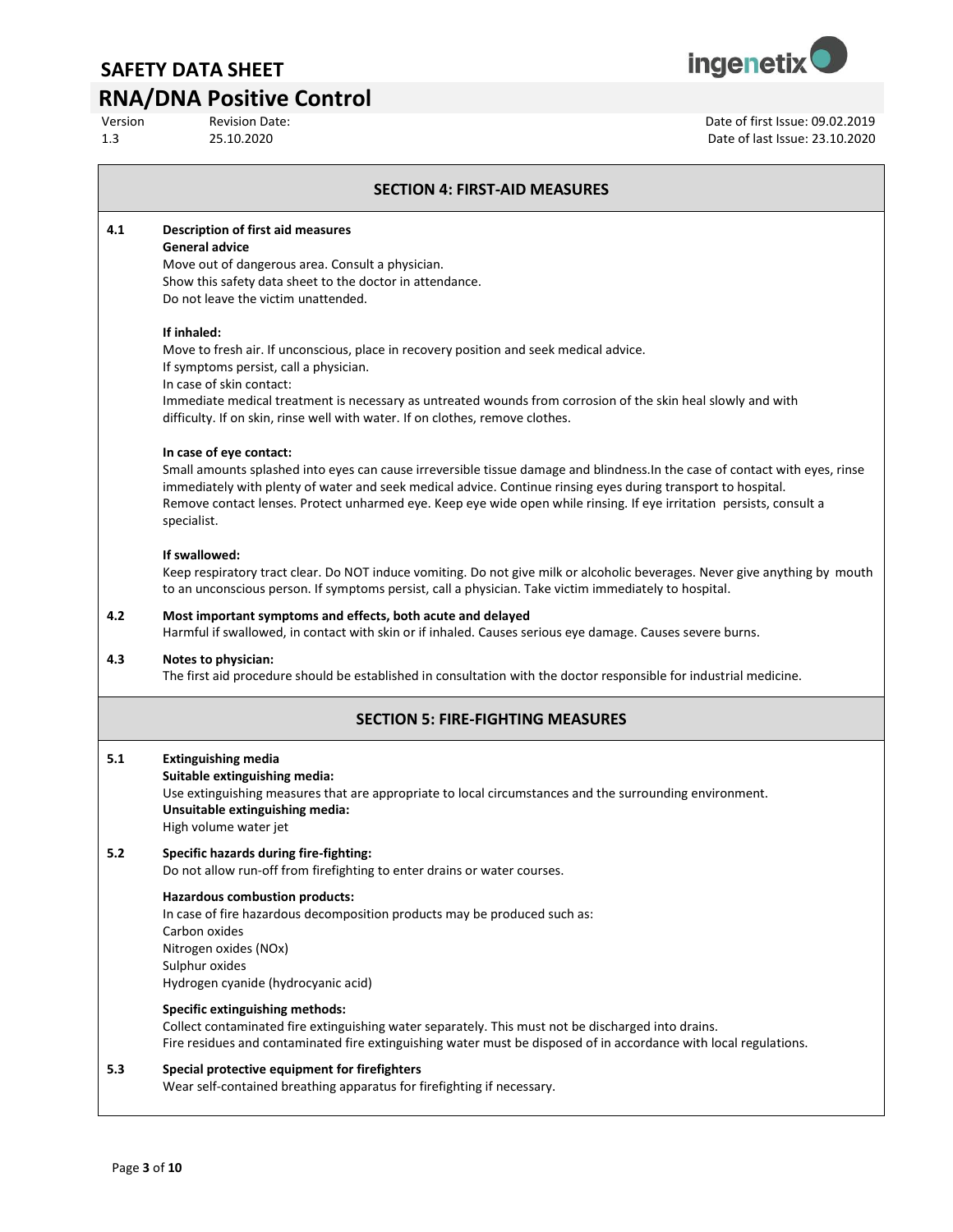

# **RNA/DNA Positive Control**<br>Version Revision Date:

Date of first Issue: 09.02.2019

| 1.3                                                     | 25.10.2020                                                                                                                                                                                                                                                                                                                                                                                                                                                                                                                                                                                                                                                                             |          |             | Date of last Issue: 23.10.2020                                                                         |                              |  |
|---------------------------------------------------------|----------------------------------------------------------------------------------------------------------------------------------------------------------------------------------------------------------------------------------------------------------------------------------------------------------------------------------------------------------------------------------------------------------------------------------------------------------------------------------------------------------------------------------------------------------------------------------------------------------------------------------------------------------------------------------------|----------|-------------|--------------------------------------------------------------------------------------------------------|------------------------------|--|
| <b>SECTION 6: ACCIDENTAL RELEASE MEASURES</b>           |                                                                                                                                                                                                                                                                                                                                                                                                                                                                                                                                                                                                                                                                                        |          |             |                                                                                                        |                              |  |
| 6.1                                                     | Personal precautions, protective equipment and emergency procedures:<br>Use personal protective equipment. Refer to protective measures listed in sections 7 and 8.                                                                                                                                                                                                                                                                                                                                                                                                                                                                                                                    |          |             |                                                                                                        |                              |  |
| 6.2                                                     | <b>Environmental precautions:</b><br>Prevent product from entering drains. Prevent further leakage or spillage if safe to do so.                                                                                                                                                                                                                                                                                                                                                                                                                                                                                                                                                       |          |             |                                                                                                        |                              |  |
| 6.3                                                     | Methods and materials for containment and cleaning up:<br>Keep in suitable, closed containers for disposal.                                                                                                                                                                                                                                                                                                                                                                                                                                                                                                                                                                            |          |             | Soak up with inert absorbent material (e.g. sand, silica gel, acid binder, universal binder, sawdust). |                              |  |
|                                                         |                                                                                                                                                                                                                                                                                                                                                                                                                                                                                                                                                                                                                                                                                        |          |             | <b>SECTION 7: HANDLING AND STORAGE</b>                                                                 |                              |  |
| 7.1                                                     | <b>Precautions for safe handling</b><br>Advice on protection against fire and explosion:<br>Normal measures for preventive fire protection.<br>Advice on safe handling:<br>Do not breathe vapours/dust. Avoid contact with skin and eyes.<br>For personal protection see section 8. Smoking, eating and drinking should be prohibited in the ap-plication area. Dispose of<br>rinse water in accordance with local and national regulations.<br>To prevent leaks or spillages from spreading, provide a suita ble liquid retention system.<br><b>Hygiene measures:</b><br>When using do not eat or drink. When using do not smoke. Wash hands before breaks and at the end of workday. |          |             |                                                                                                        |                              |  |
| 7.2                                                     | <b>Conditions for safe storage</b><br>Keep container tightly closed in a dry and well-ventilated place.<br>Containers which are opened must be carefully resealed and kept upright to prevent leakage.<br>Electrical installations / working materials must comply with the technological safety standards.                                                                                                                                                                                                                                                                                                                                                                            |          |             |                                                                                                        |                              |  |
| 7.3                                                     | Further information on storage conditions:<br>See label, package insert or internal guidelines                                                                                                                                                                                                                                                                                                                                                                                                                                                                                                                                                                                         |          |             |                                                                                                        |                              |  |
| 7.4                                                     | Further information on storage stability:<br>No decomposition if stored and applied as directed.                                                                                                                                                                                                                                                                                                                                                                                                                                                                                                                                                                                       |          |             |                                                                                                        |                              |  |
| <b>SECTION 8: EXPOSURE CONTROLS/PERSONAL PROTECTION</b> |                                                                                                                                                                                                                                                                                                                                                                                                                                                                                                                                                                                                                                                                                        |          |             |                                                                                                        |                              |  |
| 8.1                                                     | Components with workplace control parameters                                                                                                                                                                                                                                                                                                                                                                                                                                                                                                                                                                                                                                           |          |             |                                                                                                        |                              |  |
|                                                         | <b>Chemical Name</b><br>CAS-No.<br>Value type<br>Control parameters / Permissible<br>Basis<br>(Form of<br>concentration<br>exposure)                                                                                                                                                                                                                                                                                                                                                                                                                                                                                                                                                   |          |             |                                                                                                        |                              |  |
|                                                         | Guanidinium thiocyanate                                                                                                                                                                                                                                                                                                                                                                                                                                                                                                                                                                                                                                                                | 593-84-0 | <b>IOEL</b> | 100 microgram per cubic meter                                                                          | $\overline{OEL}$ = 100 µg/m3 |  |
| 8.2.                                                    | Limitation and monitoring of exposure<br><b>Engineering measures:</b>                                                                                                                                                                                                                                                                                                                                                                                                                                                                                                                                                                                                                  |          |             |                                                                                                        |                              |  |

No data available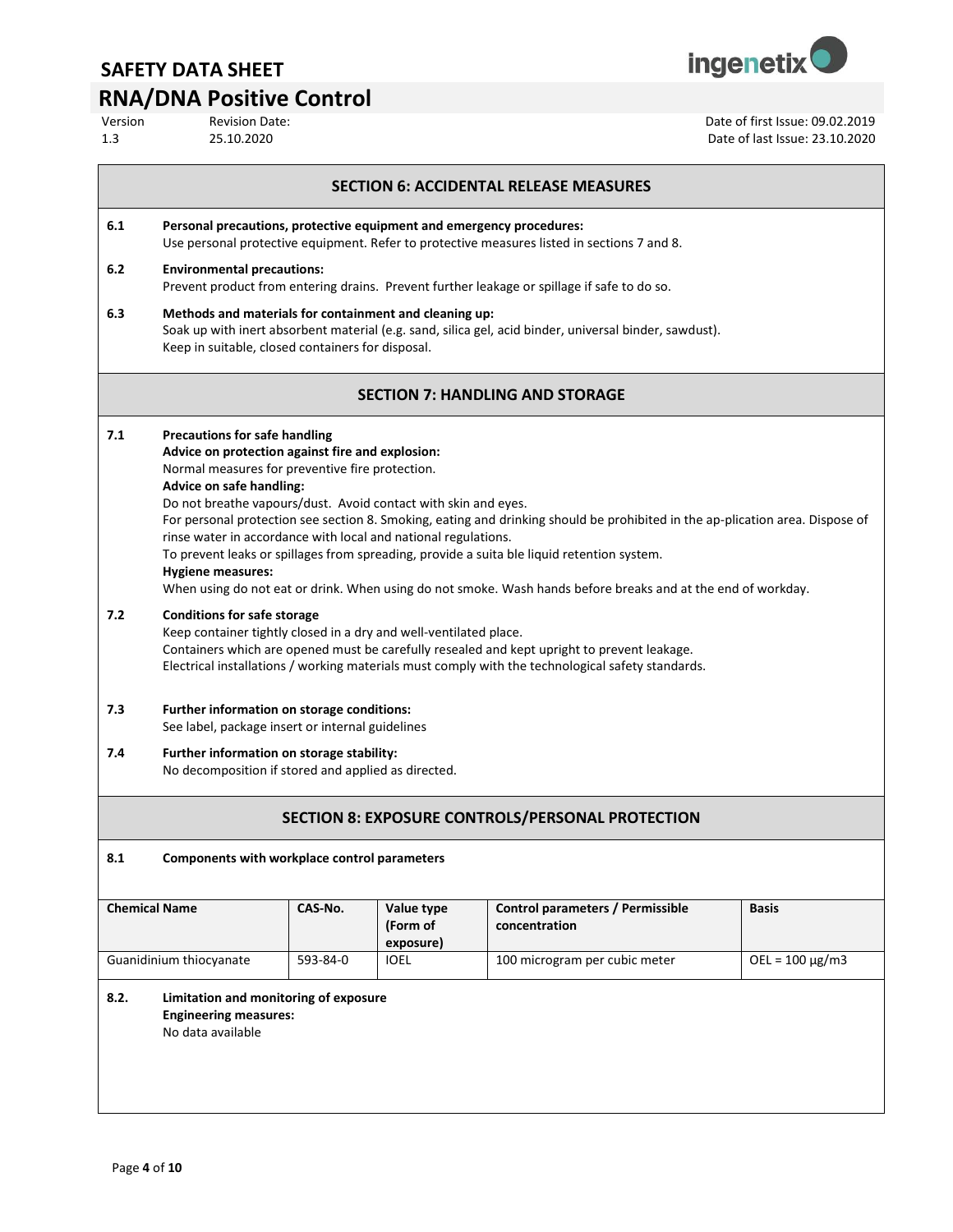## **RNA/DNA Positive Control**<br>Version Revision Date:



Version Revision Date: Date of first Issue: 09.02.2019 1.3 25.10.2020 Date of last Issue: 23.10.2020

#### **Personal protective equipment:**

#### **Hand protection:**

Material: Protective gloves

**Remarks:** The selected protective gloves have to satisfy the specifications of Regulation (EU) 2016/425 and the standard EN 374 derived from it. This recommendation is only valid for the product mentioned in the safety data sheet and provided by us and for the application specified by us. Please observe the instructions regarding permeability and breakthrough time which are provided by the supplier of the gloves. The suitability for a specific workplace should also take into consideration the specific local conditions under which the product is used, such as the danger of cuts, abrasion, and the contact time. The suitability for a specific workplace should be discussed with the producers of the protective gloves.

**Eye protection:** Eye wash bottle with pure water.

Tightly fitting safety goggles. Wear face-shield and protective suit for abnormal processing problems.

**Skin and body protection:** Impervious clothing Choose body protection according to the amount and concentration of the dangerous substance at the work place.

#### **SECTION 9: PHYSICAL AND CHEMICAL PROPERTIES**

| 9.1 | Information on basic physical and chemical properties |                                                               |  |  |  |
|-----|-------------------------------------------------------|---------------------------------------------------------------|--|--|--|
|     | Appearance:                                           | liquid                                                        |  |  |  |
|     | Colour:                                               | light yellow                                                  |  |  |  |
|     | Odour:                                                | characteristic                                                |  |  |  |
|     | Odour Threshold:                                      | No data available                                             |  |  |  |
|     | pH:                                                   | ca. 6.0                                                       |  |  |  |
|     | Melting point/range:                                  | No data available                                             |  |  |  |
|     | Boiling point/boiling range:                          | No data available                                             |  |  |  |
|     | Flash point:                                          | No data available                                             |  |  |  |
|     | Evaporation rate:                                     | No data available                                             |  |  |  |
|     | Flammability (solid, gas):                            | The product is not flammable                                  |  |  |  |
|     | Flammability (liquids):                               | Does not sustain combustion                                   |  |  |  |
|     | Self-ignition:                                        | No data available                                             |  |  |  |
|     | Upper explosion limit /                               |                                                               |  |  |  |
|     | Upper flammability limit:                             | No data available                                             |  |  |  |
|     | Lower explosion limit /                               |                                                               |  |  |  |
|     | Lower flammability limit:                             | No data available                                             |  |  |  |
|     | Vapour pressure:                                      | No data available                                             |  |  |  |
|     | Relative vapour density:                              | No data available                                             |  |  |  |
|     | Relative density:                                     | No data available                                             |  |  |  |
|     | Solubility(ies)                                       |                                                               |  |  |  |
|     | Water solubility:                                     | No data available                                             |  |  |  |
|     | Solubility in other solvents:                         | No data available                                             |  |  |  |
|     | Partition coefficient:                                |                                                               |  |  |  |
|     | n-octanol/water:                                      | No data available                                             |  |  |  |
|     | Auto-ignition temperature:                            | No data available                                             |  |  |  |
|     | Decomposition temperature:                            | Hazardous decomposition products formed under fire conditions |  |  |  |
|     | Viscosity                                             |                                                               |  |  |  |
|     | Viscosity, dynamic:                                   | No data available                                             |  |  |  |
|     | Viscosity, kinematic:                                 | No data available                                             |  |  |  |
|     | Oxidizing properties:                                 | The substance or mixture is not classified as oxidizing       |  |  |  |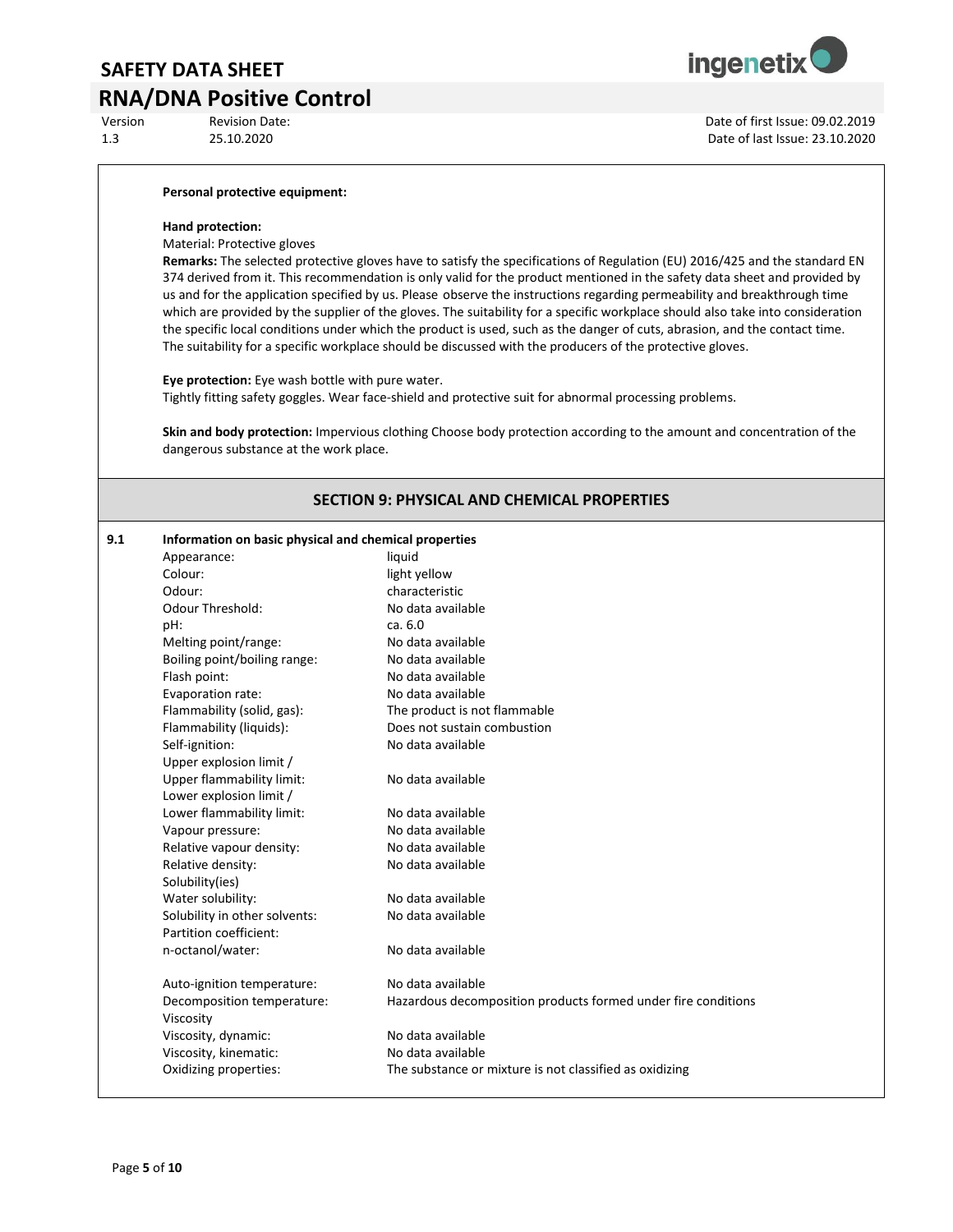

# **RNA/DNA Positive Control**<br>Version Revision Date:

| Version | <b>Revision Date:</b> | Date of first Issue: 09.02.2019 |
|---------|-----------------------|---------------------------------|
| 1.3     | 25.10.2020            | Date of last Issue: 23.10.2020  |
|         |                       |                                 |

| 10.1. | Reactivity<br>Reacts with acids                                                                                                   |                                                                                                        |                                                              |  |  |
|-------|-----------------------------------------------------------------------------------------------------------------------------------|--------------------------------------------------------------------------------------------------------|--------------------------------------------------------------|--|--|
| 10.2. | <b>Chemical stability</b><br>Stable under recommended storage conditions                                                          |                                                                                                        |                                                              |  |  |
| 10.3. | <b>Possibility of hazardous reactions</b><br>Contact with acids liberates very toxic gases                                        |                                                                                                        |                                                              |  |  |
| 10.4. | <b>Conditions to avoid</b><br>Avoid contact with acids                                                                            |                                                                                                        |                                                              |  |  |
| 10.5. | Incompatible materials<br>Strong acids, strong oxidizing agents, cyanides                                                         |                                                                                                        |                                                              |  |  |
| 10.6. | <b>Hazardous decomposition products</b><br>Sulphur oxides. Nitrogen oxides. Cyanides.                                             | Thermal decomposition can lead to release of irritating gases and vapours. Carbon oxides.              |                                                              |  |  |
|       |                                                                                                                                   | <b>SECTION 11: TOXICOLOGICAL INFORMATION</b>                                                           |                                                              |  |  |
| 11.1. | <b>Information on Toxicological Effects</b><br><b>Acute toxicity</b><br>Harmful if swallowed, in contact with skin or if inhaled. |                                                                                                        |                                                              |  |  |
|       | Product:<br>Acute oral toxicity:                                                                                                  | Acute toxicity estimate:<br>Method:                                                                    | 703.42 mg/kg<br>Calculation method                           |  |  |
|       | Acute inhalation toxicity:                                                                                                        | Acute toxicity estimate:<br>Exposure time:<br>Test atmosphere:<br>Method:                              | $2.54$ mg/l<br>4 h<br>dust/mist<br><b>Calculation method</b> |  |  |
|       | Acute dermal toxicity :                                                                                                           | Acute toxicity estimate:<br>Method:                                                                    | $1,862$ mg/kg<br>Calculation method                          |  |  |
|       | <b>Components:</b><br><b>Guanidinium thiocyanate:</b>                                                                             |                                                                                                        |                                                              |  |  |
|       | Acute oral toxicity:                                                                                                              | LD50 Oral (Rat):<br>Symptoms:                                                                          | 593 mg/kg<br>Vomiting                                        |  |  |
|       | Acute inhalation toxicity:                                                                                                        | Acute toxicity estimate:<br>Test atmosphere:<br>Method:                                                | $1.5$ mg/l<br>dust/mist<br>Expert judgement                  |  |  |
|       | Acute dermal toxicity:                                                                                                            | Acute toxicity estimate:<br>Method:                                                                    | 1,100 mg/kg<br>Expert judgement                              |  |  |
|       | LD50 Oral (Rat):<br>1,900 - 5,000 mg/kg                                                                                           | alpha-(4-(1,1,3,3-Tetramethylbutyl)phenyl)-omega-hydroxypoly(oxy-1,2-ethanediyl): Acute oral toxicity: |                                                              |  |  |
|       |                                                                                                                                   | Acute toxicity estimate:<br>Method:                                                                    | 500 mg/kg<br>Expert judgement                                |  |  |

**SECTION 10: STABILITY AND REACTIVITY**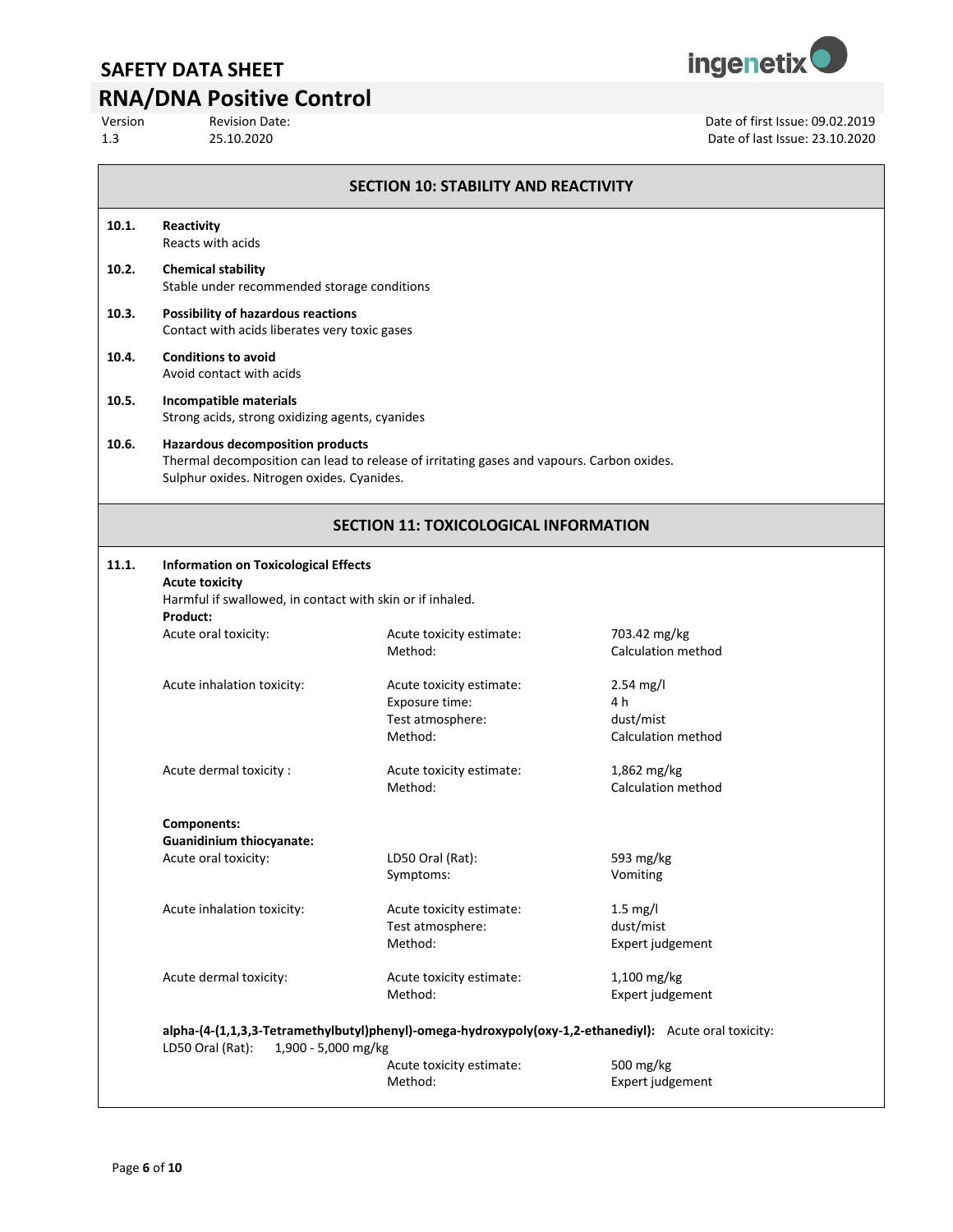# **RNA/DNA Positive Control**<br>Version Revision Date:





Version Revision Date:<br>
25.10.2020<br>
25.10.2020 1.3 25.10.2020 Date of last Issue: 23.10.2020

|                                                                                                                   |                                                                                   | > 3,000 mg/kg                                                                                                                                        |
|-------------------------------------------------------------------------------------------------------------------|-----------------------------------------------------------------------------------|------------------------------------------------------------------------------------------------------------------------------------------------------|
| Acute dermal toxicity:                                                                                            | LD50 Dermal (Rabbit):                                                             |                                                                                                                                                      |
| 1,4-Dithiothreitol (DTT):                                                                                         |                                                                                   |                                                                                                                                                      |
| Acute oral toxicity:                                                                                              | LD50 Oral (Rat):                                                                  | 400 mg/kg                                                                                                                                            |
| Acute toxicity                                                                                                    |                                                                                   |                                                                                                                                                      |
| (other routes ofadministration):                                                                                  | Symptoms:                                                                         | May cause cardiac arrhythmia,<br>Convulsions, Vomiting                                                                                               |
| Skin corrosion/irritation                                                                                         |                                                                                   | Causes severe burns.                                                                                                                                 |
| Product:                                                                                                          |                                                                                   |                                                                                                                                                      |
| <b>Remarks:</b>                                                                                                   | Extremely corrosive and destructive to tissue                                     |                                                                                                                                                      |
| <b>Components:</b>                                                                                                |                                                                                   |                                                                                                                                                      |
| <b>Guanidinium thiocyanate:</b>                                                                                   |                                                                                   |                                                                                                                                                      |
| Result:                                                                                                           | Causes burns                                                                      |                                                                                                                                                      |
| 1,4-Dithiothreitol (DTT):                                                                                         |                                                                                   |                                                                                                                                                      |
| Result:                                                                                                           | Irritating to skin.                                                               |                                                                                                                                                      |
| Serious eye damage/eye irritation                                                                                 |                                                                                   |                                                                                                                                                      |
| Causes serious eye damage.                                                                                        |                                                                                   |                                                                                                                                                      |
|                                                                                                                   |                                                                                   |                                                                                                                                                      |
| Product:                                                                                                          |                                                                                   |                                                                                                                                                      |
| <b>Remarks:</b>                                                                                                   | May cause irreversible eye damage.                                                |                                                                                                                                                      |
| <b>Components:</b>                                                                                                |                                                                                   |                                                                                                                                                      |
|                                                                                                                   | alpha-(4-(1,1,3,3-Tetramethylbutyl)phenyl)-omega-hydroxypoly(oxy-1,2-ethanediyl): |                                                                                                                                                      |
|                                                                                                                   | Risk of serious damage to eyes.                                                   |                                                                                                                                                      |
|                                                                                                                   | May cause irreversible eye damage.                                                |                                                                                                                                                      |
| Result:<br>Remarks:                                                                                               |                                                                                   |                                                                                                                                                      |
|                                                                                                                   | Irritating to eyes.                                                               |                                                                                                                                                      |
| Result:                                                                                                           |                                                                                   |                                                                                                                                                      |
|                                                                                                                   | Not classified based on available information.                                    |                                                                                                                                                      |
| 1,4-Dithiothreitol (DTT):<br>Respiratory or skin sensitization<br>Skin sensitization<br>Respiratory sensitization | Not classified based on available information.                                    |                                                                                                                                                      |
|                                                                                                                   |                                                                                   |                                                                                                                                                      |
|                                                                                                                   | Not classified based on available information.                                    |                                                                                                                                                      |
| <b>Chronic toxicity</b><br>Germ cell mutagenicity<br>Carcinogenicity                                              | Not classified based on available information                                     |                                                                                                                                                      |
|                                                                                                                   |                                                                                   |                                                                                                                                                      |
|                                                                                                                   | IARC.                                                                             | No component of this product present at levels greater than or equal to<br>0.1% is identified as probable, possible or confirmed human carcinogen by |
| <b>Guanidinium thiocyanate:</b><br><b>Remarks:</b><br>Reproductive toxicity                                       | Not classified based on available information.                                    |                                                                                                                                                      |
|                                                                                                                   | Not classified based on available information.                                    |                                                                                                                                                      |
| STOT - single exposure<br>STOT - repeated exposure                                                                | Not classified based on available information.                                    |                                                                                                                                                      |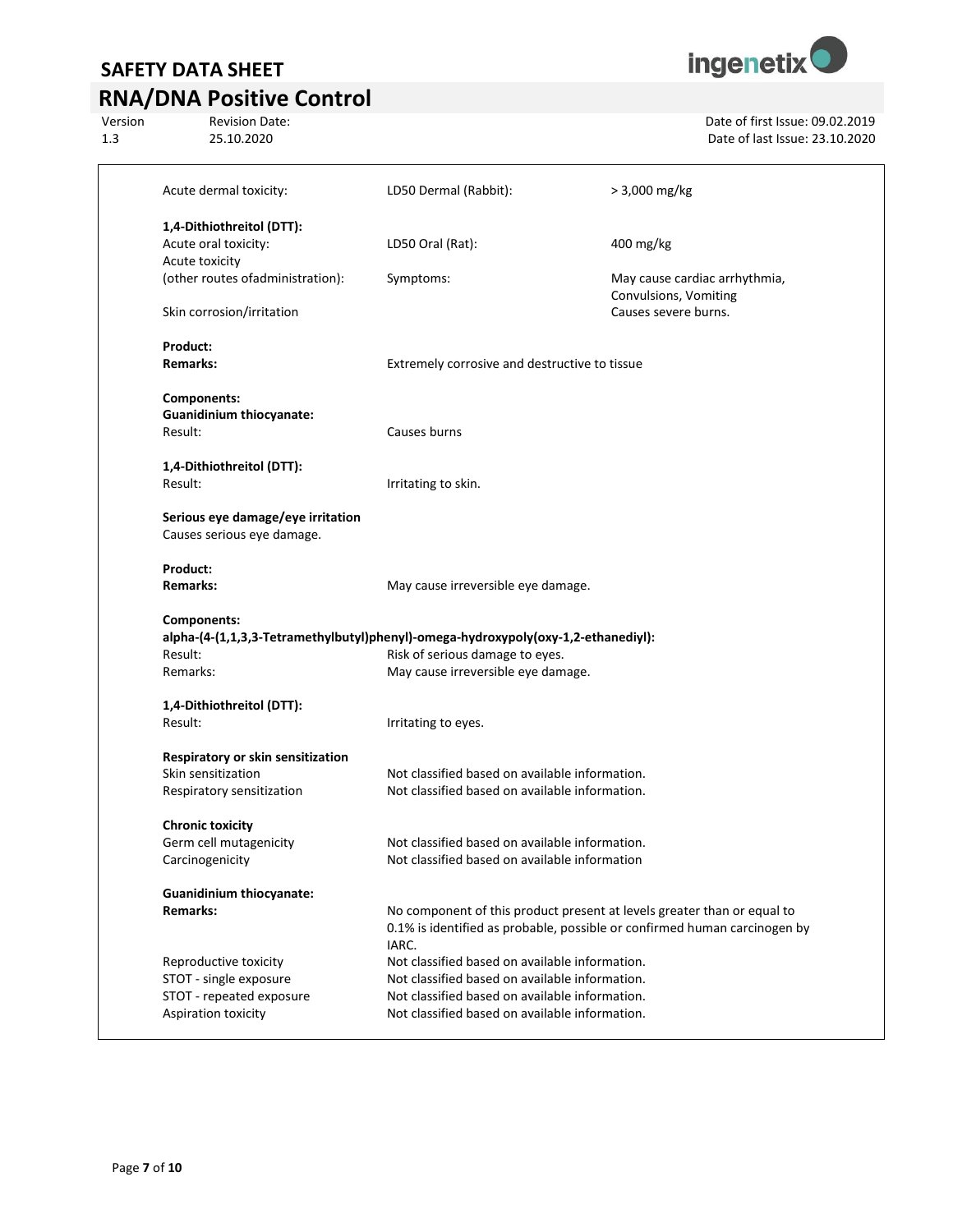# **RNA/DNA Positive Control**<br>Version Revision Date:

Version Revision Date:<br>
25.10.2020<br>
25.10.2020

1.3 25.10.2020 Date of last Issue: 23.10.2020

| <b>SECTION 12: ECOLOGICAL INFORMATION</b> |                                                                                                                                                                                                |                                                                                                                                                                      |                                                    |  |  |
|-------------------------------------------|------------------------------------------------------------------------------------------------------------------------------------------------------------------------------------------------|----------------------------------------------------------------------------------------------------------------------------------------------------------------------|----------------------------------------------------|--|--|
| 12.1                                      | <b>Toxicity</b><br>Ecotoxicity<br>Product:<br><b>Ecotoxicology Assessment</b><br>Toxicity Data on Soil:<br>Other organisms relevant to the environment:                                        | Not expected to adsorb on soil.<br>No data available                                                                                                                 |                                                    |  |  |
|                                           | <b>Components:</b><br><b>Guanidinium thiocyanate:</b><br>Toxicity to fish:                                                                                                                     | LC50 (Poecilia reticulata (guppy)):<br>Exposure time:<br>NOEC (Poecilia reticulata (guppy)):<br>Exposure time:                                                       | $89.1 \,\mathrm{mg/l}$<br>96 h<br>25 mg/l<br>96 h  |  |  |
|                                           | Toxicity to daphnia and other aquatic invertebrates:                                                                                                                                           | EC50 (Daphnia (water flea)):<br>Exposure time:<br>NOEC (Daphnia magna (Water flea)):<br>Exposure time:                                                               | $42.4 \text{ mg/l}$<br>48 h<br>$6.25$ mg/l<br>48 h |  |  |
|                                           | <b>Ecotoxicology Assessment</b><br>Chronic aquatic toxicity:<br>Toxicity Data on Soil:<br>Other organisms relevant to the environment:                                                         | Harmful to aquatic life with long lasting effects.<br>Not expected to adsorb on soil.<br>No data available                                                           |                                                    |  |  |
|                                           | alpha-(4-(1,1,3,3-Tetramethylbutyl)phenyl)-omega-hydroxypoly(oxy-1,2-ethanediyl):<br>Toxicity to fish:                                                                                         | LC50 (Pimephales promelas<br>(fathead minnow)):<br>Exposure time:                                                                                                    | 4 - 8.9 mg/l<br>96 h                               |  |  |
|                                           | Toxicity to daphnia and other aquatic invertebrates: EC50 (Daphnia magna (Water flea)):                                                                                                        | Exposure time:                                                                                                                                                       | 18 - 26 mg/l<br>48 h                               |  |  |
|                                           | <b>Ecotoxicology Assessment</b><br>Chronic aquatic toxicity:<br>Toxicity Data on Soil:<br>Other organisms relevant to the environment:                                                         | Toxic to aquatic life with long lasting effects.<br>Not expected to adsorb on soil.<br>No data available                                                             |                                                    |  |  |
|                                           | 1,4-Dithiothreitol (DTT):<br><b>Ecotoxicology Assessment</b><br>Acute aquatic toxicity:<br>Chronic aquatic toxicity:<br>Toxicity Data on Soil:<br>Other organisms relevant to the environment: | This product has no known ecotoxicological effects.<br>This product has no known ecotoxicological effects.<br>Not expected to adsorb on soil.<br>No data available   |                                                    |  |  |
| 12.2                                      | <b>Persistence and degradability</b><br><b>Components:</b><br>alpha-(4-(1,1,3,3-Tetramethylbutyl)phenyl)-omega-hydroxypoly(oxy-1,2-ethanediyl):                                                |                                                                                                                                                                      |                                                    |  |  |
|                                           | Biodegradability:<br>Method:<br>Remarks:                                                                                                                                                       | Biodegradation:<br>Exposure time:<br>OECD Test Guideline 301B<br>According to the results of tests of biodegradability this product<br>is not readily biodegradable. | >60%<br>28 d                                       |  |  |
|                                           | <b>Bioaccumulative potential</b><br>Components:<br><b>Guanidinium thiocyanate:</b><br>Partition coefficient:                                                                                   | n-octanol/water:                                                                                                                                                     | log Pow: -1.38                                     |  |  |
|                                           |                                                                                                                                                                                                |                                                                                                                                                                      |                                                    |  |  |

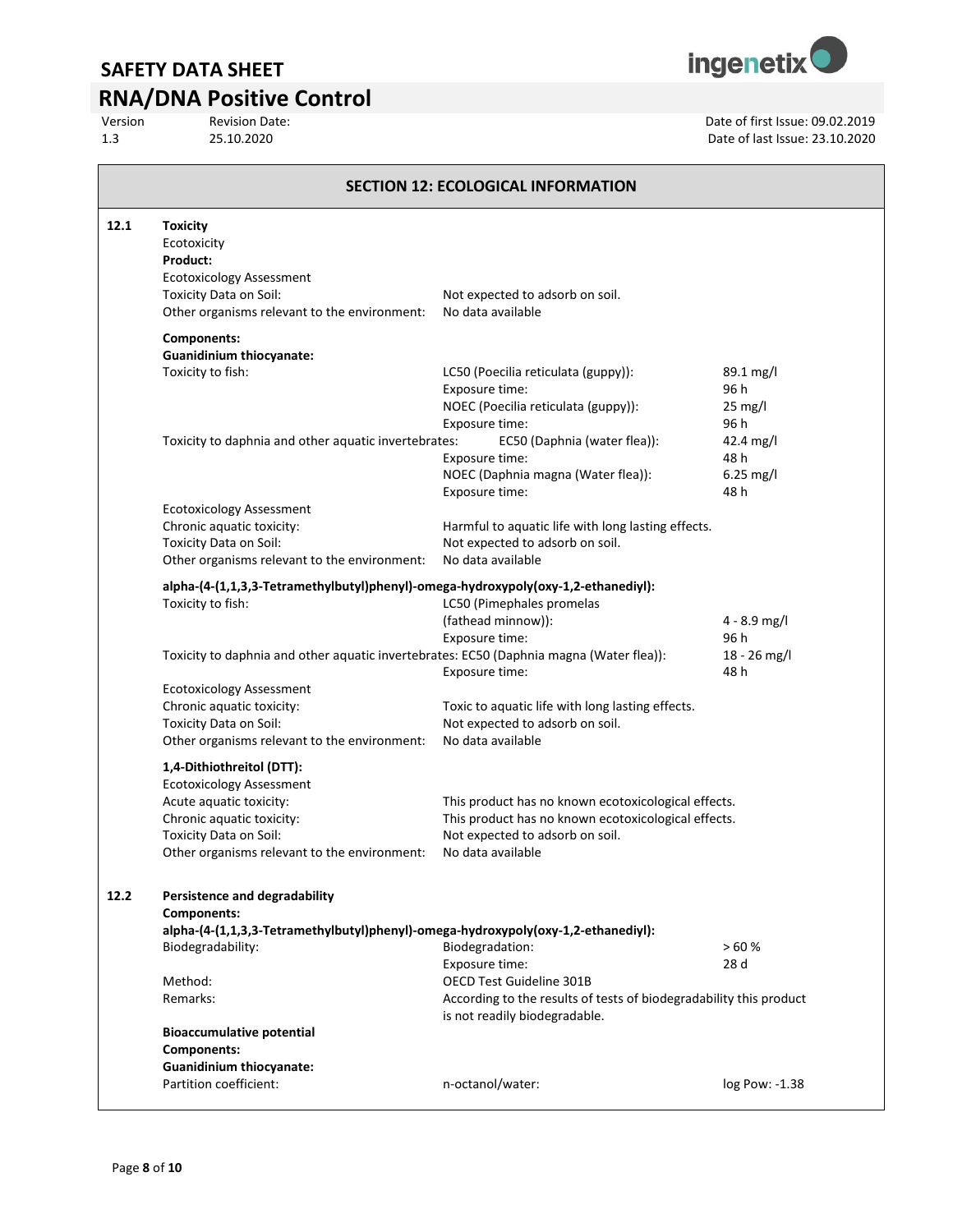# **RNA/DNA Positive Control**<br>Version Revision Date:

|      | alpha-(4-(1,1,3,3-Tetramethylbutyl)phenyl)-omega-hydroxypoly(oxy-1,2-ethanediyl):              |                                                                  |                                                                                      |          |                                                                                                |
|------|------------------------------------------------------------------------------------------------|------------------------------------------------------------------|--------------------------------------------------------------------------------------|----------|------------------------------------------------------------------------------------------------|
|      | <b>Bioaccumulation:</b>                                                                        |                                                                  |                                                                                      |          |                                                                                                |
|      | Remarks:                                                                                       |                                                                  | No bioaccumulation is to be expected ( $log Pow \le 4$ ).                            |          |                                                                                                |
|      | Partition coefficient:                                                                         |                                                                  | n-octanol/water:                                                                     | Remarks: | No data available                                                                              |
|      | 1,4-Dithiothreitol (DTT):                                                                      |                                                                  |                                                                                      |          |                                                                                                |
|      | Partition coefficient:                                                                         |                                                                  | n-octanol/water:                                                                     |          | log Pow: ca. - 0.48                                                                            |
|      | Mobility in soil:                                                                              |                                                                  | No data available                                                                    |          |                                                                                                |
|      | Other adverse effects                                                                          |                                                                  |                                                                                      |          |                                                                                                |
|      | Product:                                                                                       |                                                                  |                                                                                      |          |                                                                                                |
|      | Additional ecological information:                                                             |                                                                  | An environmental hazard cannot be excluded in the event of                           |          |                                                                                                |
|      |                                                                                                |                                                                  | unprofessional handling or disposal.                                                 |          |                                                                                                |
|      |                                                                                                |                                                                  | Harmful to aquatic life with long lasting effects.                                   |          |                                                                                                |
|      |                                                                                                |                                                                  | <b>SECTION 13: DISPOSAL CONSIDERATIONS</b>                                           |          |                                                                                                |
|      |                                                                                                |                                                                  |                                                                                      |          |                                                                                                |
|      | <b>Disposal methods</b>                                                                        |                                                                  |                                                                                      |          |                                                                                                |
|      | Waste from residues:                                                                           |                                                                  | The product should not be allowed to enter drains, water courses or the soil.        |          |                                                                                                |
|      |                                                                                                |                                                                  | Do not contaminate ponds, waterways or ditches with chemical or used container.      |          |                                                                                                |
|      |                                                                                                |                                                                  | Send to a licensed waste management company. Can be disposed as waste water, when in |          |                                                                                                |
|      |                                                                                                |                                                                  | compliance with local regulations.                                                   |          |                                                                                                |
|      | Contaminated packaging:                                                                        |                                                                  | Empty remaining contents. Dispose of as unused product.                              |          | Empty containers should be taken to an approved waste handling site for recycling or disposal. |
|      |                                                                                                |                                                                  | Do not re-use empty containers.                                                      |          |                                                                                                |
|      |                                                                                                |                                                                  |                                                                                      |          |                                                                                                |
|      |                                                                                                |                                                                  | <b>SECTION 14: TRANSPORT INFORMATION</b>                                             |          |                                                                                                |
|      | <b>International Regulations</b>                                                               |                                                                  |                                                                                      |          |                                                                                                |
|      | <b>UNRTDG</b>                                                                                  |                                                                  | Not regulated as a dangerous good                                                    |          |                                                                                                |
|      | <b>IATA-DGR</b>                                                                                |                                                                  | Not regulated as a dangerous good                                                    |          |                                                                                                |
|      | <b>IMDG-Code</b>                                                                               |                                                                  | Not regulated as a dangerous good                                                    |          |                                                                                                |
|      | Transport in bulk according to Annex II of MARPOL 73/78 and the IBC Code<br>Not applicable     |                                                                  |                                                                                      |          |                                                                                                |
|      |                                                                                                |                                                                  |                                                                                      |          |                                                                                                |
|      | <b>National Regulations</b>                                                                    |                                                                  |                                                                                      |          |                                                                                                |
|      | ADG                                                                                            |                                                                  | Not regulated as a dangerous good                                                    |          |                                                                                                |
|      |                                                                                                |                                                                  | <b>SECTION 15: REGULATORY INFORMATION</b>                                            |          |                                                                                                |
|      |                                                                                                |                                                                  |                                                                                      |          |                                                                                                |
| 15.1 | Safety, health and environmental regulations/legislation specific for the substance or mixture |                                                                  |                                                                                      |          |                                                                                                |
|      |                                                                                                | Standard for the Uniform Scheduling                              |                                                                                      |          |                                                                                                |
|      |                                                                                                | of Medicines and Poisons:<br>No poison schedule number allocated |                                                                                      |          |                                                                                                |
|      | Prohibition/Licensing Requirements:                                                            |                                                                  | carcinogens under Commonwealth, State or Territory legislation.                      |          | There is no applicable prohibition or notification/licensing requirements, including for       |
|      |                                                                                                |                                                                  |                                                                                      |          |                                                                                                |
|      | The components of this product are reported in the following inventories:                      |                                                                  |                                                                                      |          |                                                                                                |
|      | DSL:                                                                                           |                                                                  | All components of this product are on the Canadian DSL                               |          |                                                                                                |
|      | AICS:                                                                                          |                                                                  | On the inventory, or in compliance with the inventory                                |          |                                                                                                |
|      | NZIoC:                                                                                         |                                                                  | On the inventory, or in compliance with the inventory                                |          |                                                                                                |
|      |                                                                                                |                                                                  |                                                                                      |          |                                                                                                |



Version Revision Date: Revision Date: Revision Date: Date of first Issue: 09.02.2019<br>
25.10.2020 2014 25:10:2020 1.3 25.10.2020 Date of last Issue: 23.10.2020